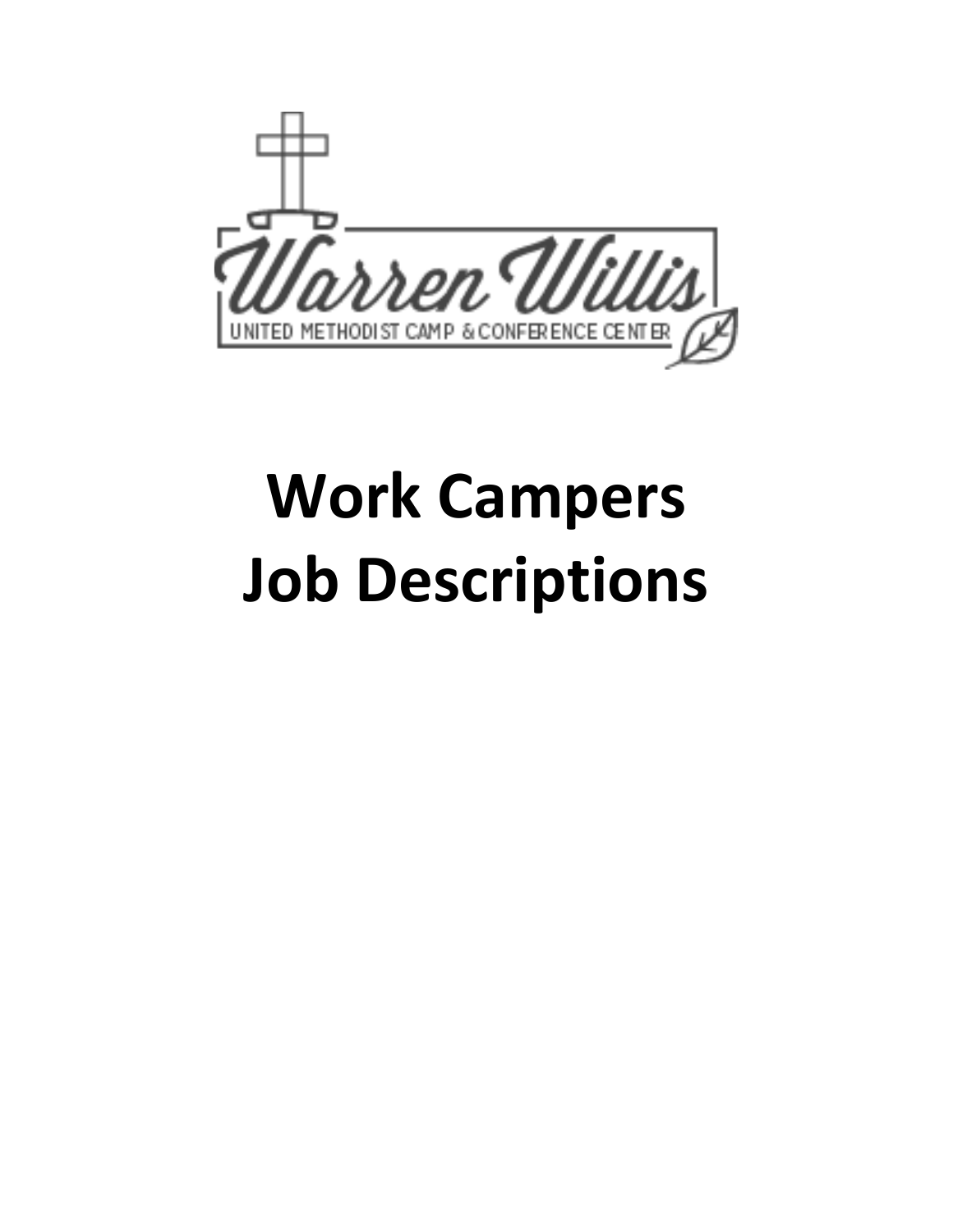## **Grounds Maintenance**

Department Head: Scott Ennis

Qualifications:

Work well with others and work as a team Be self-motivated, honest, and dependable Work a flexible schedule including weekends Adapt to changing work conditions Thrive in a Christian setting Physically able to complete the jobs listed below

Typical job duties will include (but are not limited to):

Pick up moss and branches on grounds and take to the burn pile

- Plant flowers and shrubs
- Clear walkways of debris
- Maintain mulch beds and paths
- Blow off driveways
- Rake and pick up leaves
- Trim bushes and hedges
- Cut back brush
- Using a weed-eater and or edger

Other job duties may include:

Using a tractor, experience preferred

- Mowing grass, training required
- Watering plants, new trees, and flowers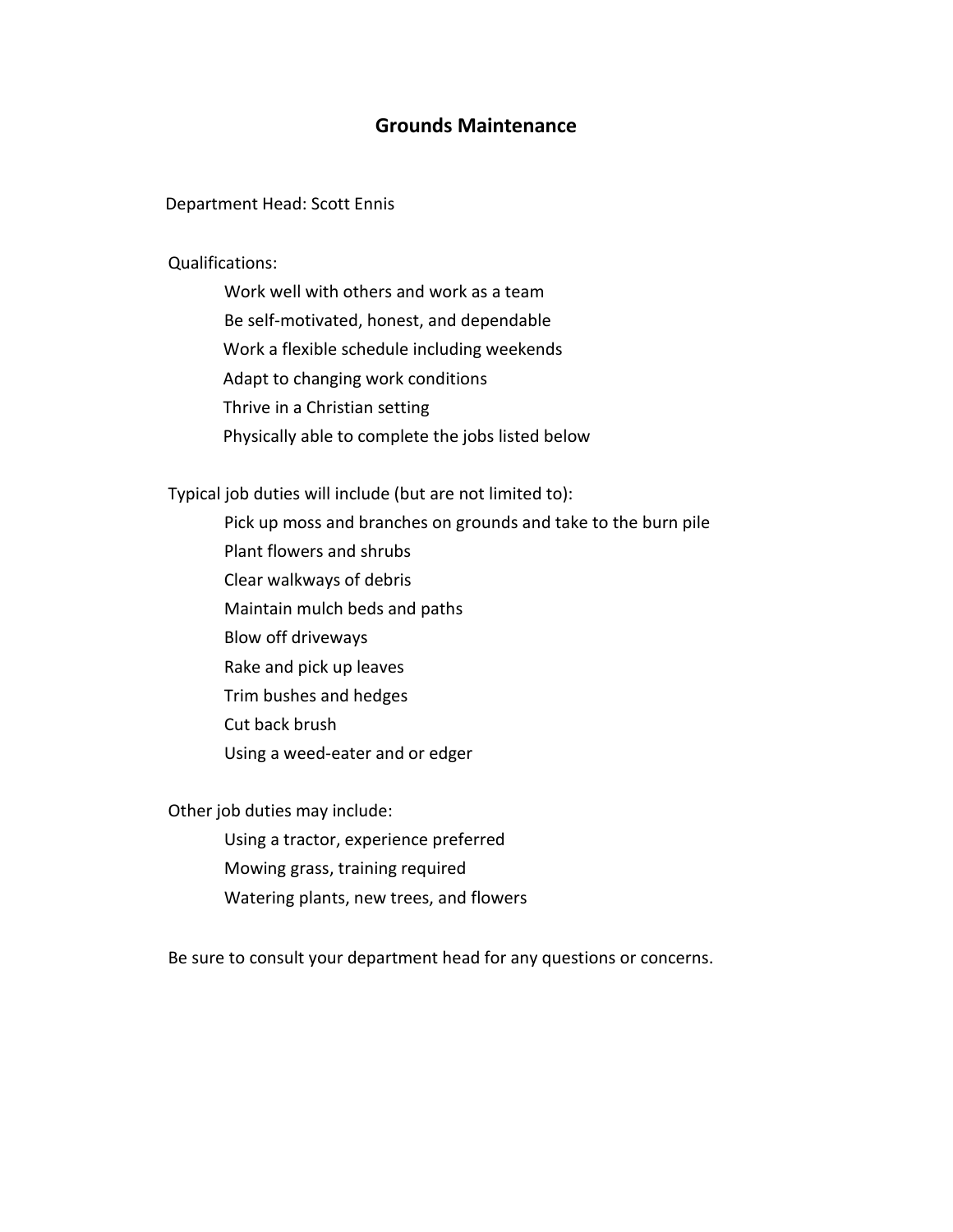# **Special Projects**

#### Department Head: Dave Smith

Qualifications:

Experience with plumbing, electrical, carpentry preferred but not necessary Work well with others and work as a team Be self-motivated, honest, and dependable Work a flexible schedule including weekends Adapt to changing work conditions Thrive in a Christian setting Physically able to complete the jobs listed below

Typical job duties will include (but are not limited to):

Woodworking Construction/Repairs Painting Maintaining/Repairing Docks Plumbing Electrical Making signs

Other job duties may include: Major renovations on buildings Roof repairs

Be sure to consult your department head for any questions or concerns.

# **Building Maintenance**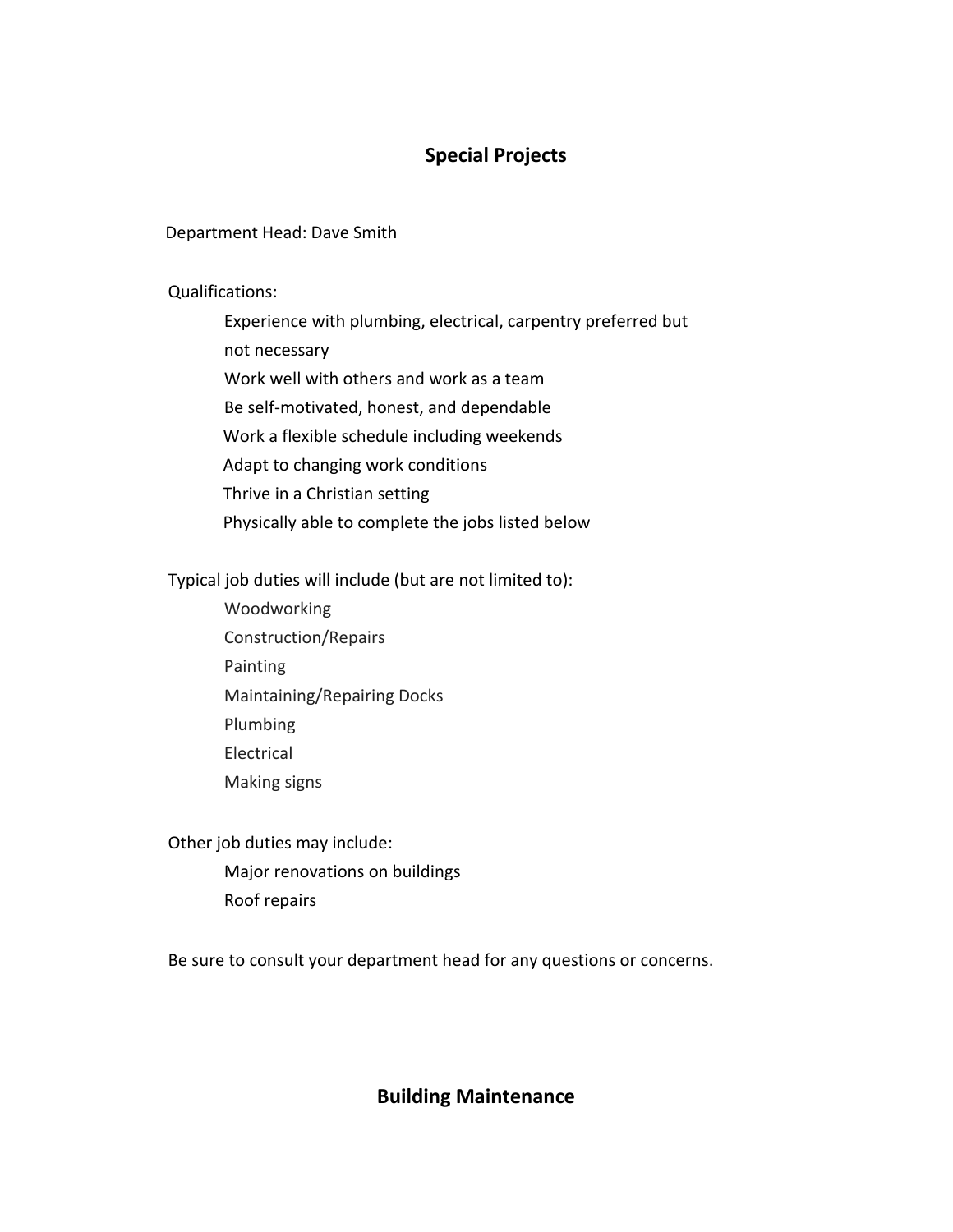#### Department Head: Bob Ennis

#### Qualifications:

Experience with HVAC and overall building maintenance preferred but not necessary Work well with others and work as a team Be self-motivated, honest, and dependable Work a flexible schedule including weekends Adapt to changing work conditions Thrive in a Christian setting Physically able to complete the jobs listed below

Typical job duties will include (but are not limited to):

Clean/maintain AC units Clean/maintain water heaters Inspect/change air filters Inspect/repair bunk beds Complete minor plumbing repairs Replace expired light bulbs; repair light fixtures Handle routine maintenance of buildings Complete maintenance requests Oil and maintain locks

Other job duties may include: Repairing drywall/ceilings Caulking sinks and showers Repairing blinds and windows Touch-up painting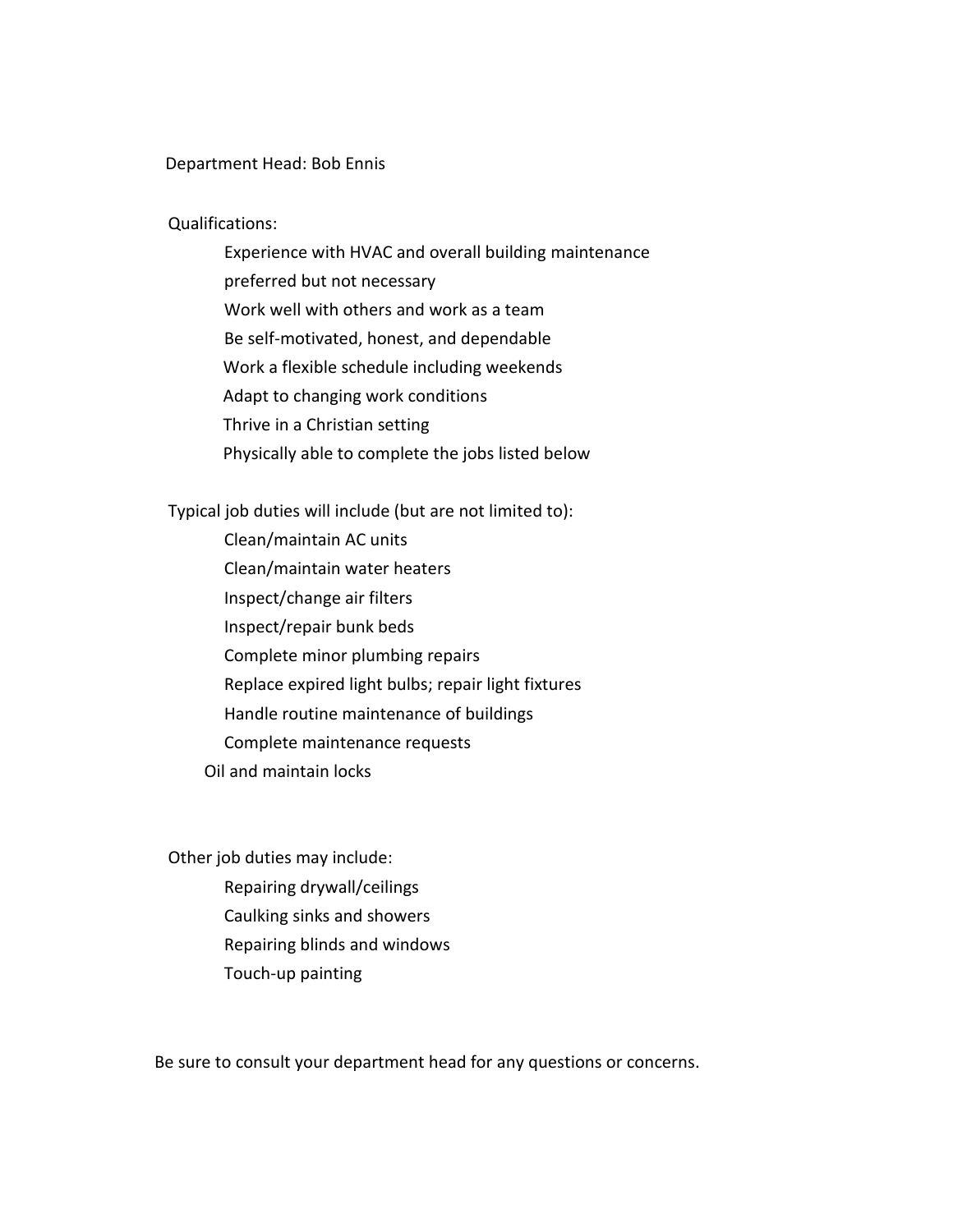# **Shop/Vehicle Maintenance**

Department Head: Swain Padgett

Qualifications:

Experience with automotive and mechanical repair Automotive or mechanical certifications preferred but not necessary Work well with others and work as a team Be self-motivated, honest, and dependable Work a flexible schedule including weekends Adapt to changing work conditions Thrive in a Christian setting Physically able to complete the jobs listed below

Typical job duties will include (but are not limited to):

- Inspecting vehicle and maintenance equipment Checking and changing fluids/batteries on golf carts, mowers, trucks, etc Welding
- Repairing all grounds equipment
- Cleaning up shop; returning tools to proper place
	- Repairs and maintenance on all camp vehicles, golf carts, gators, mowers, tractors, trailers, etc

Other job duties may include:

- Special projects, like cutting and fabricating steel Shop inventory and organization
- Repairs beyond equipment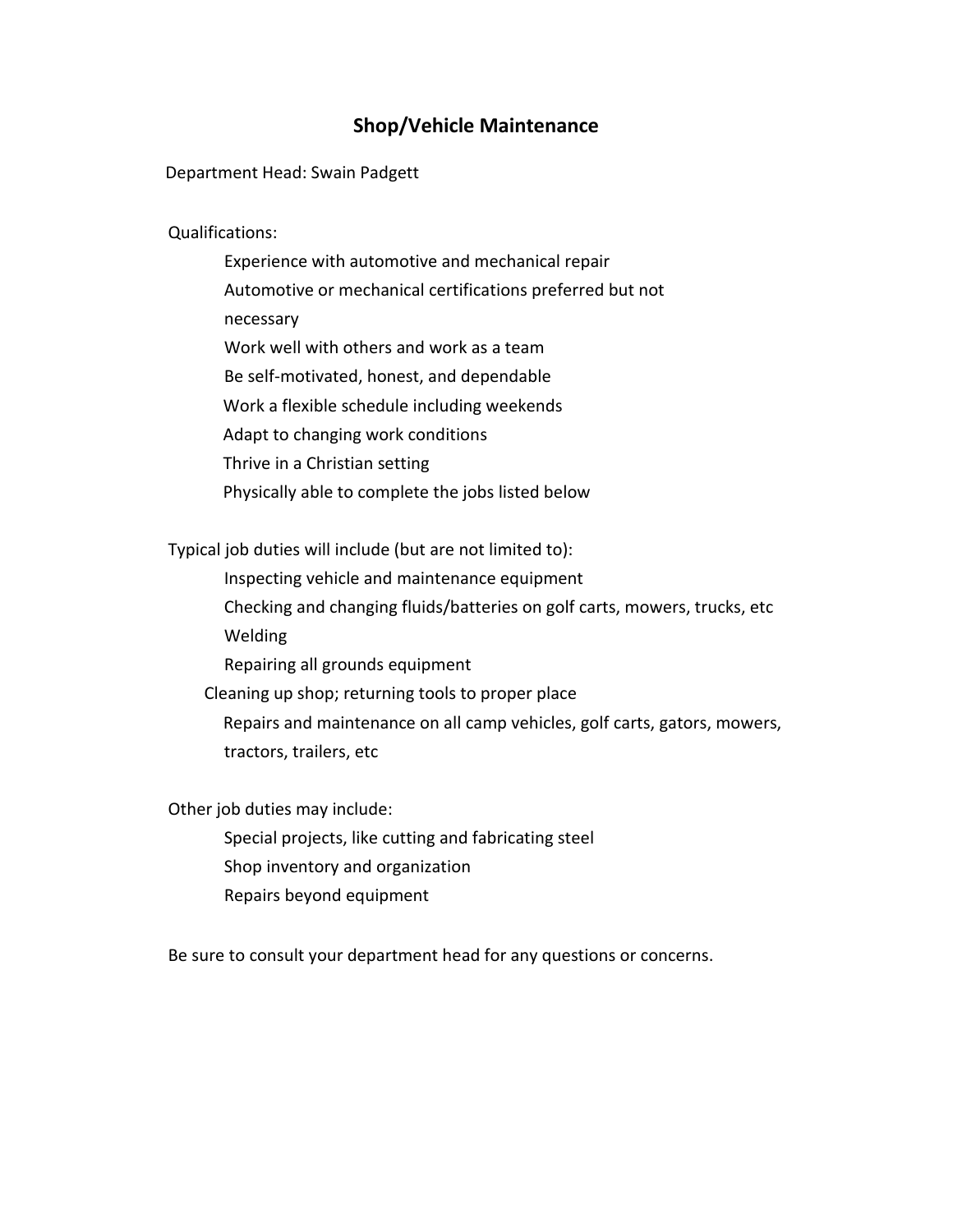## **Pool Maintenance**

Department Head: Jacob McCullough

Qualifications:

Work well with others and work as a team Be self-motivated, honest, and dependable Work a flexible schedule including weekends Adapt to changing work conditions Thrive in a Christian setting Physically able to complete the jobs listed below

Typical job duties will include (but are not limited to):

Skim pool/floor Brush and vacuum pool Drain/clean pool filters Wash pool deck Clean and move patio furniture Clean pool tiles Empty and clean outdoor trash receptacles

Other job duties may include:

Trash pickup site-wide Weed control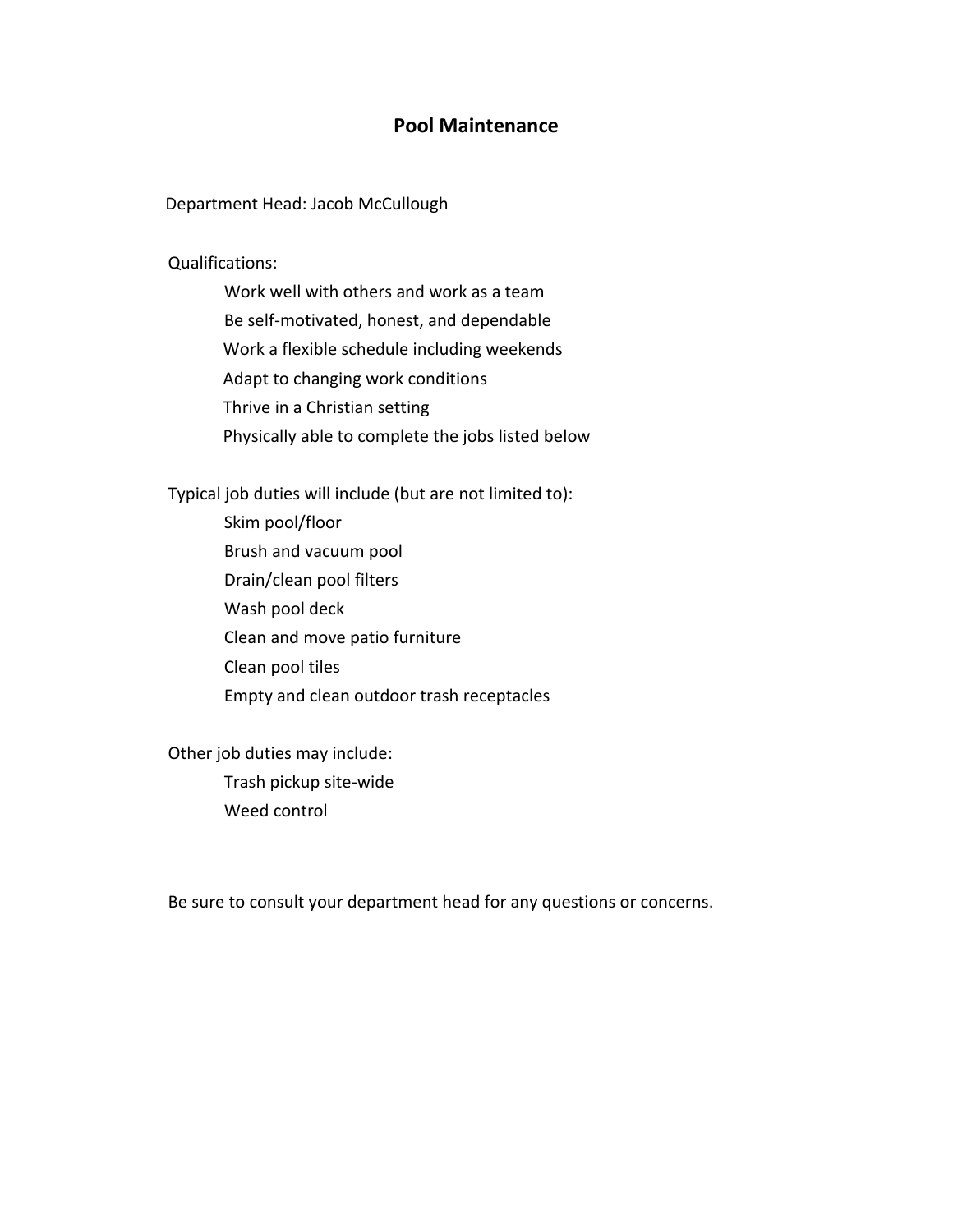# **Shop Office**

Department Head: Swain Padgett

Qualifications:

Work well with others and work as a team Be self-motivated, honest, and dependable Work a flexible schedule including weekends Adapt to changing work conditions Thrive in a Christian setting Physically complete the jobs listed below

Typical job duties will include (but are not limited to):

Record maintenance and repairs of Vehicles Golf Carts Equipment serviced

Other job duties may include:

Invoices- organize and deliver to office Gas tickets List parts Reminders Research

Organize and inventory shop materials and tools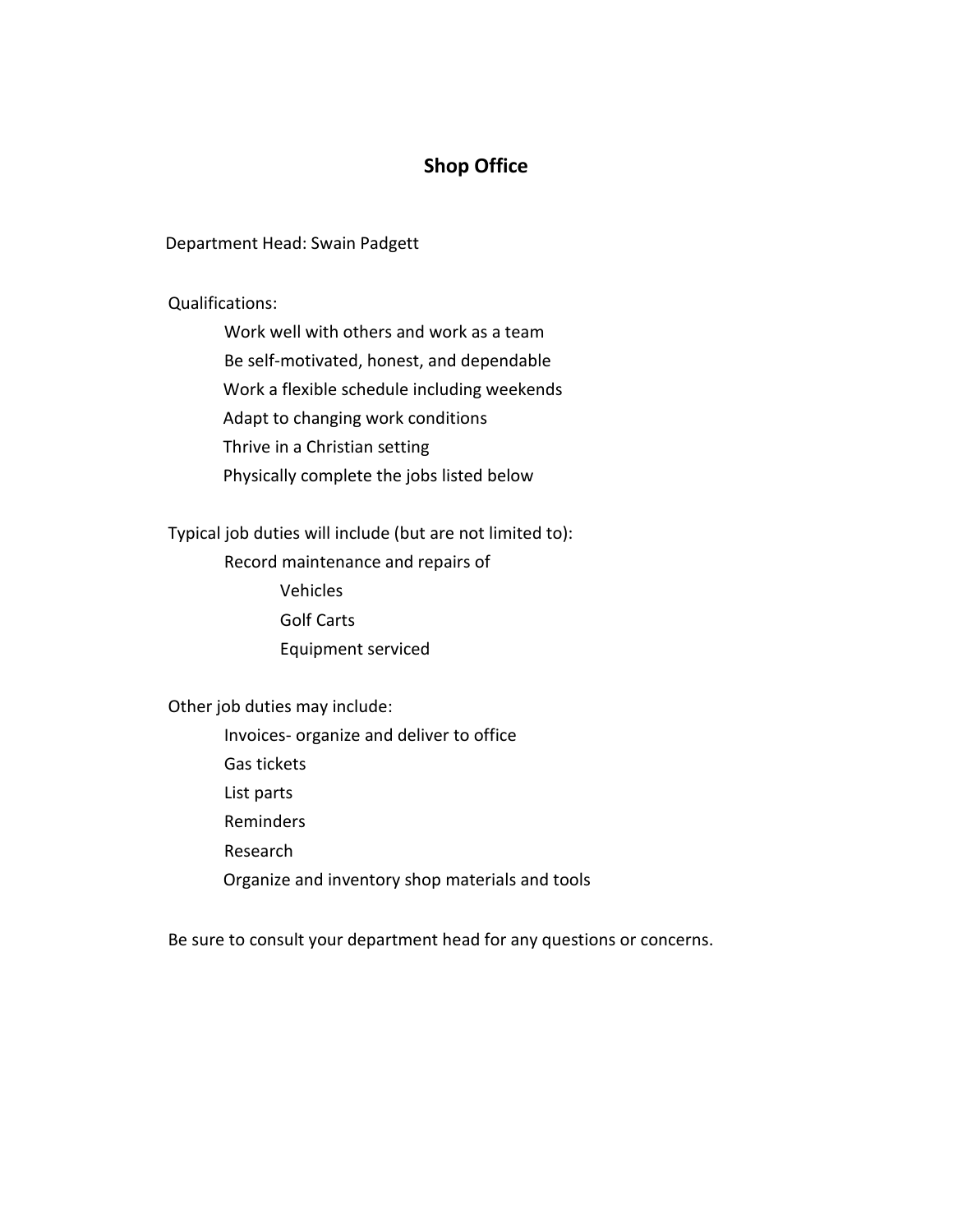# **Campground Electrical and Projects**

Department Head: Dave Smith

#### Qualifications:

Have necessary electrician qualifications Work well with others and work as a team Be self-motivated, honest, and dependable Work a flexible schedule including weekends Adapt to changing work conditions Thrive in a Christian setting Physically able to complete the jobs listed below

Typical job duties will include (but are not limited to): Inspect electrical supplies at campsites Install new light controls Install electrical supply at new campsites

Make repairs as needed

Other job duties may include:

- Install new electrical components
- Respond to electrical trouble calls
- Check laundry equipment and bath house
- Sand and repaint electrical boxes
- Repair campsites
- Install power for various applications
- Complete other campsite projects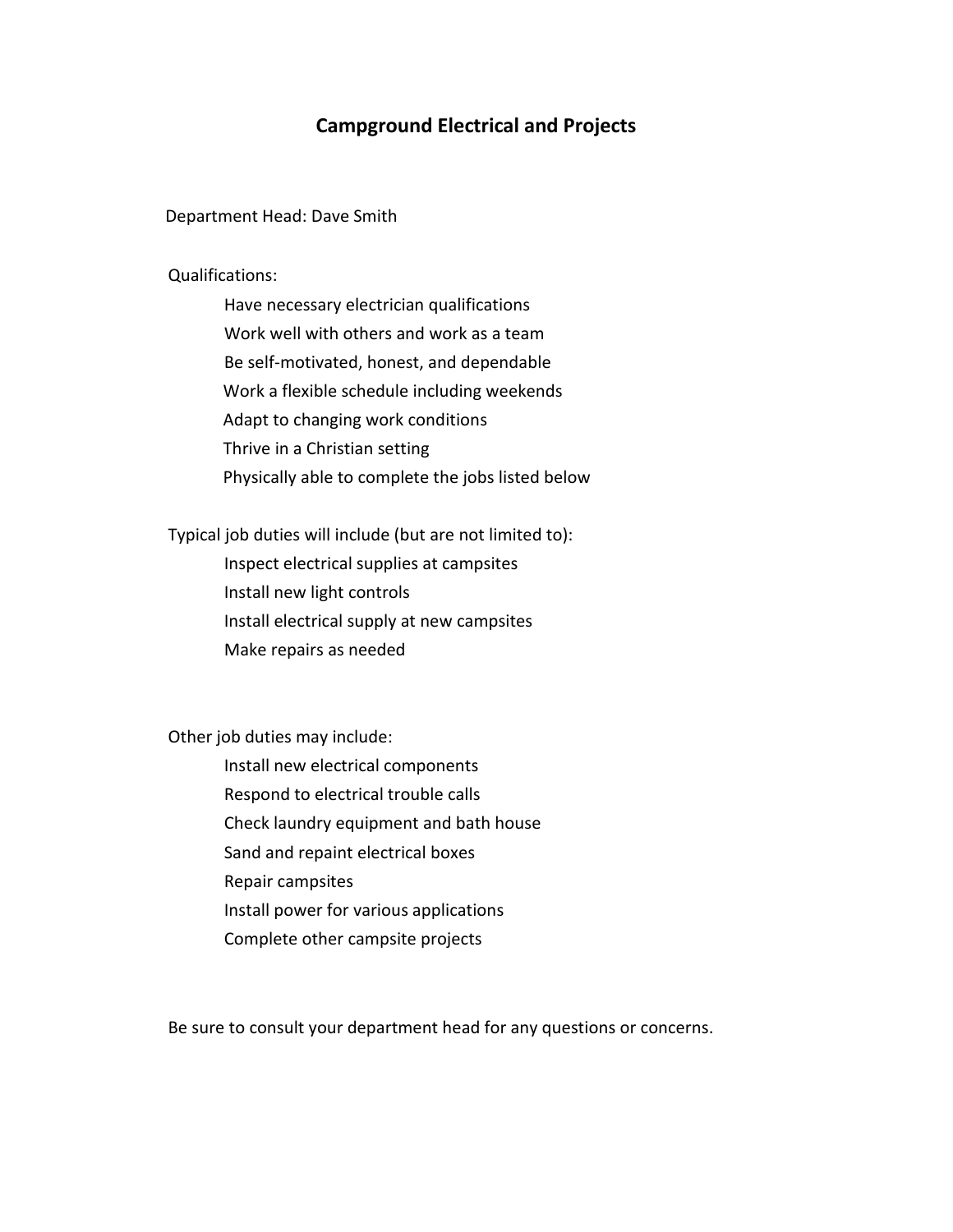# **Housekeeping**

Department Head: Misty Padgett

Qualifications:

Work well with others and work as a team Be self-motivated, honest, and dependable Work a flexible schedule including weekends Adapt to changing work conditions Thrive in a Christian setting Physically able to complete the jobs listed below

Typical job duties will include (but are not limited to):

- Clean sleeping areas and meeting spaces
- Clean mirrors
- Clean and disinfect beds
- Remove and Replace linens
- Vacuum and sweep floors
- Dust window ledges
- Clean and sanitize bathroom and toilets
- Stock soap and toilet paper
- Mop floors
- Take out trash
- Transport linens to and from laundry room

Other job duties may include:

Restock inventory in all building housekeeping areas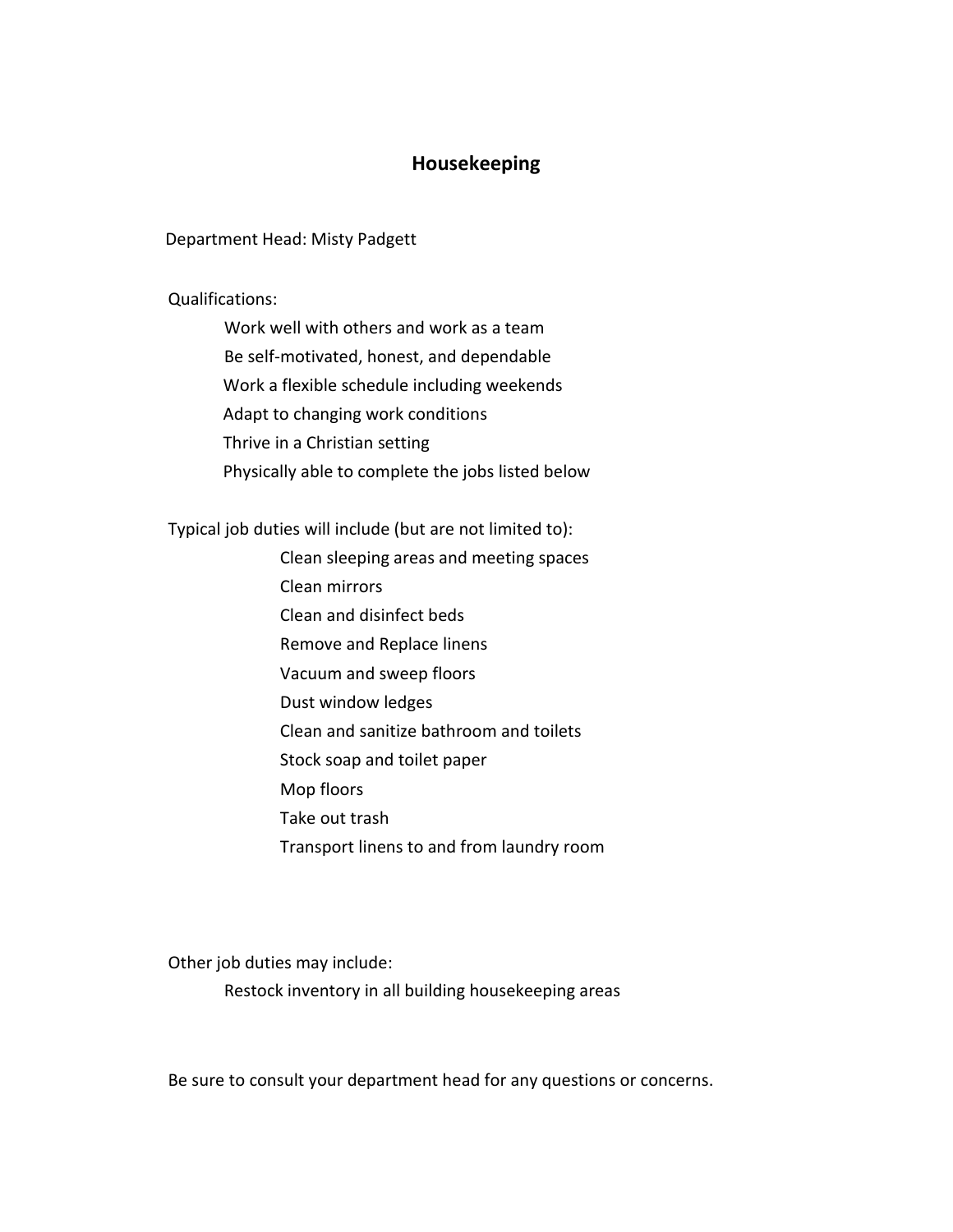## **Lodging Building Stewards**

Department Head: Misty Padgett

Qualifications:

Work well with others and work as a team Be self-motivated, honest, and dependable Work a flexible schedule including weekends Adapt to changing work conditions Thrive in a Christian setting Physically able to complete the jobs listed below

Typical job duties will include (but are not limited to):

Care for exterior cleanliness (windows, doors, webbing, outside garbage)

Sweep/blow around building

Clean downstairs conference rooms

Walk through assigned building and fill out maintenance requests weekly

Refresh rooms when needed, complete supplied checklist

Wash & clean railings

Set up and tear down rooms as needed

Other job duties may include:

Linen removal and reset

\*only when housekeeping staff are unable to complete turnovers Assist in rooms during a quick turnover Clean baseboards and doormats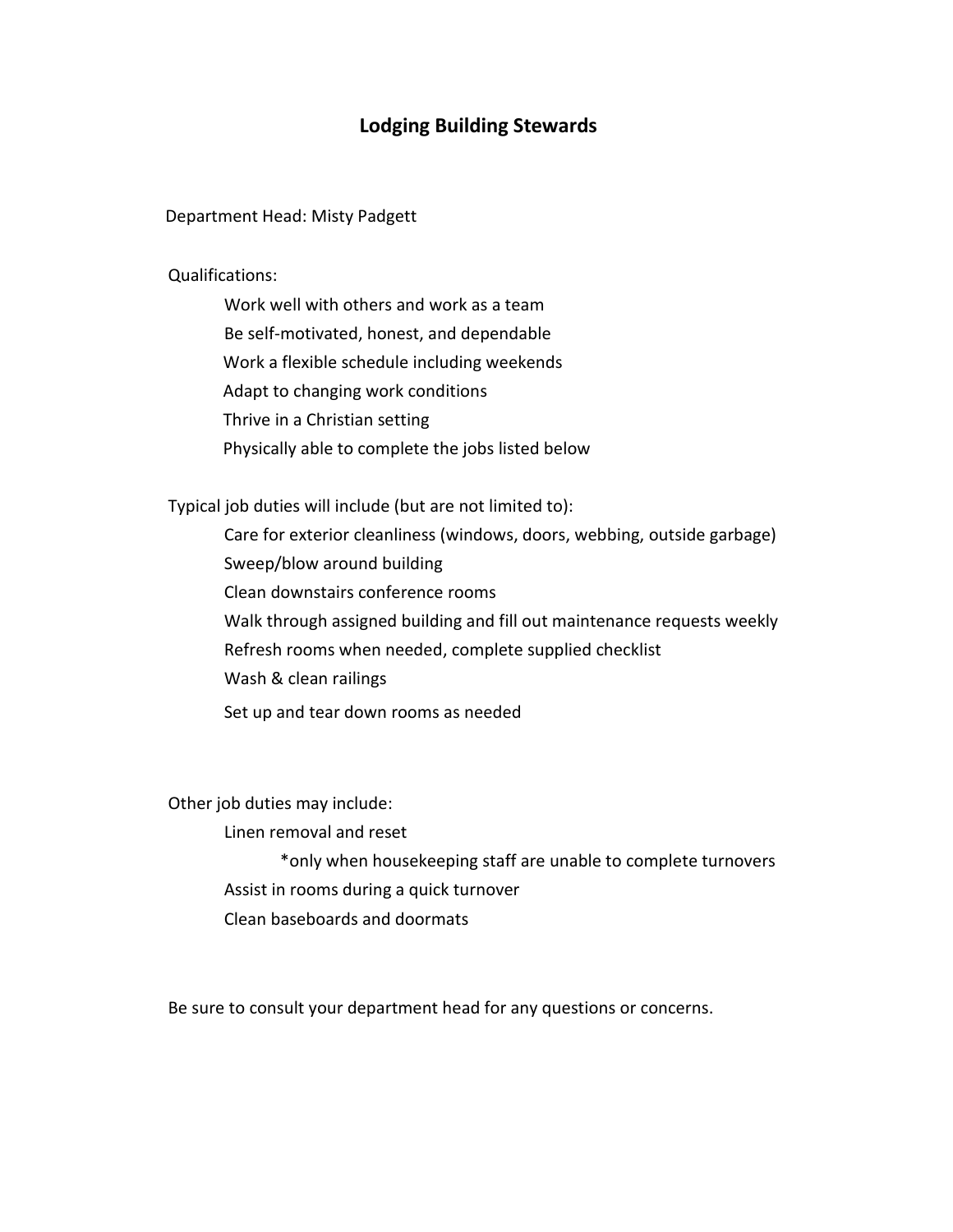## **Food Service**

#### Department Head: Chip Rice

#### Qualifications:

Kitchen certifications preferred but not necessary Work well with others and work as a team Be self-motivated, honest, and dependable Work a flexible schedule including weekends Adapt to changing work conditions Thrive in a Christian setting Physically complete the jobs listed below

Typical job duties will include (but are not limited to):

- Serve guests in cafeteria line
- Wipe down beverage areas
- Straighten tables and chairs
- Deliver food for special diets/ needs
- Wipe down serving lines
- Wipe dining tables
- Serve as host in dining room
- Fold napkins
- Food prep as needed
- Operating the dishwasher and putting clean items away

Other job duties may include:

- Set tables with condiments
- Restock beverage areas
- Spot-sweep or vacuum dining room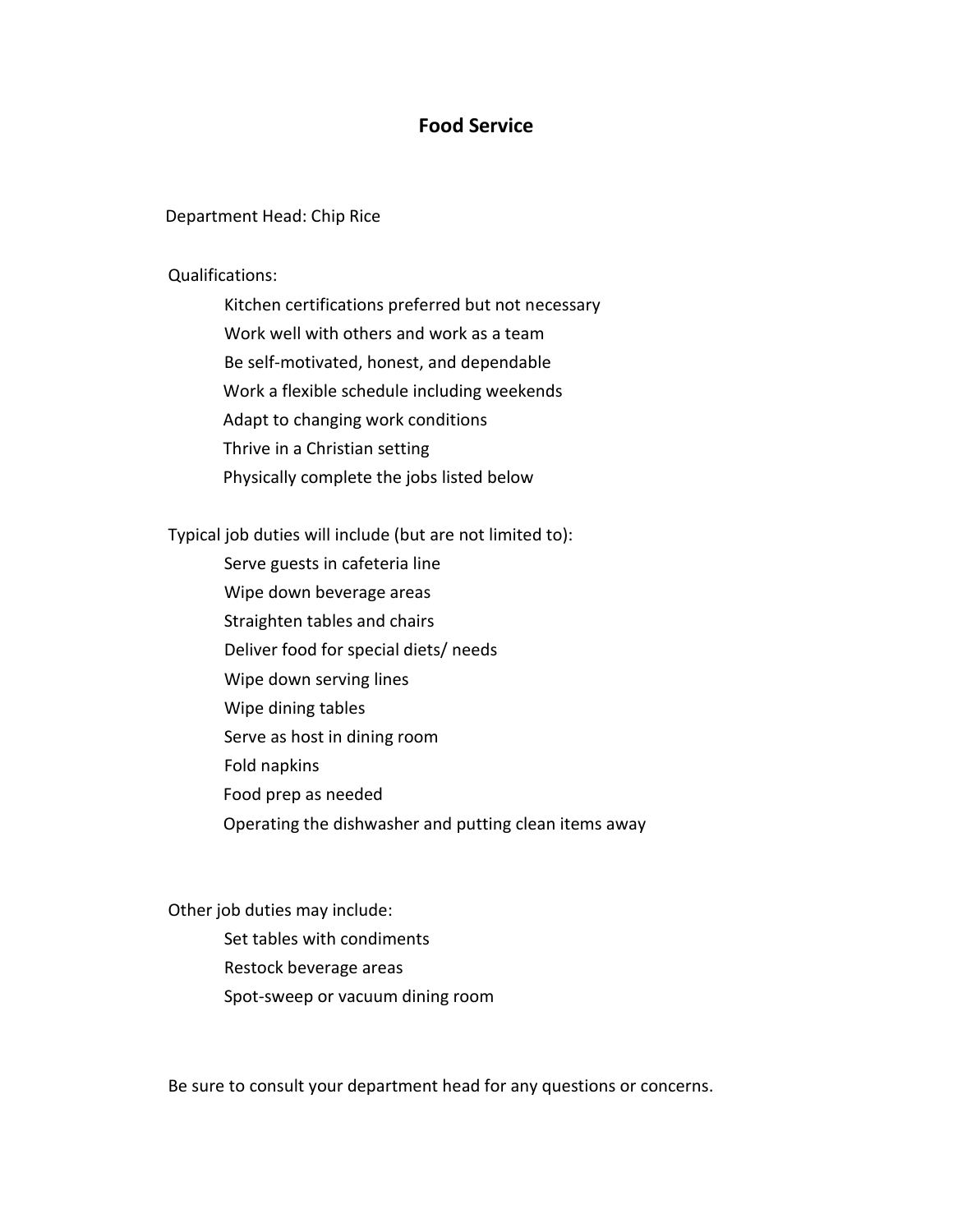# **Main Office Clerical**

Department Head: Shawn Winburn

Qualifications:

Work well with others and work as a team Be self-motivated, honest, and dependable Work a flexible schedule including weekends Adapt to changing work conditions Thrive in a Christian setting Physically complete the jobs listed below

Typical job duties will include (but are not limited to):

Act as assistant to the Group Services Manager Display a friendly and a courteous personality Communicate clearly to guests, staff, volunteers and Work Campers. Perform light lifting, bending, and cleaning Perform data entry and filing as needed Making phone calls

Other job duties may include:

Distributing mail collection through office

Organizing mailing projects to completion

Restocking and organizing as needed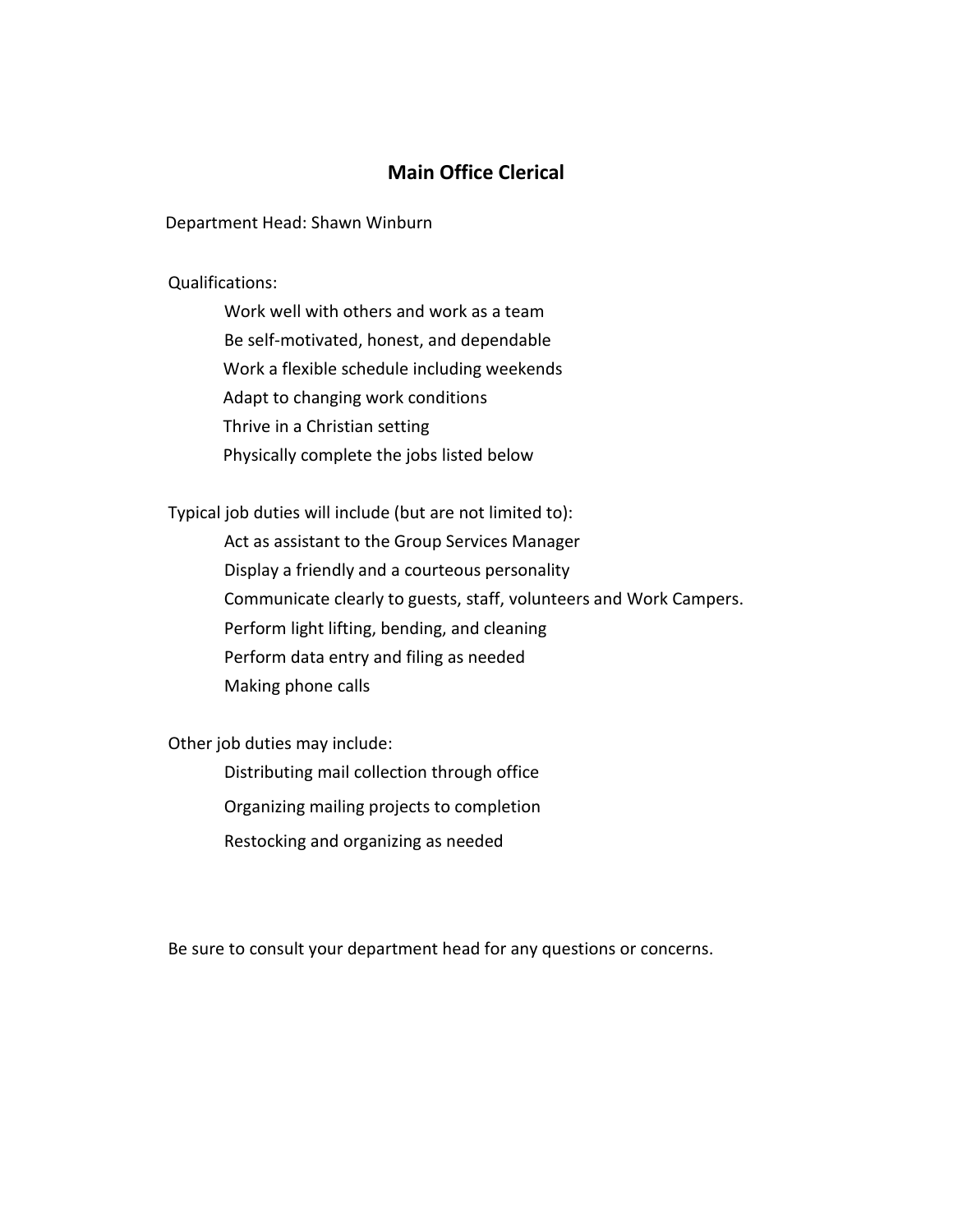## **Campground Host**

#### Department Head: Jen McCullough

#### Qualifications:

Work well with others and work as a team

Be self-motivated, honest, and dependable

Work a flexible schedule including weekends

Adapt to changing work conditions

Thrive in a Christian setting

Physically able to complete the jobs listed below

Typical job duties will include (but are not limited to):

Ensure call ahead to incoming guests to verify their arrival time

Meet and greet incoming RV site guests and show them their spot

Ensure welcome folder is given to RV guests

Collect mail and distribute daily (see MAIL below for further instructions)

Pick up trash in campground area

Inspect and wipe down high touch areas in RV restrooms and laundry area daily

Restock paper products in RV restrooms and laundry area as needed Perform light cleaning of Pavilion

Keep Pavilion freezer stocked with bags of ice

Display friendly and courteous personality

Carry on-call phone for campground: Phone hours 8am-5pm then forward to On Call Host

Other job duties may include:

Act as liaison between Work Campers and office staff as needed Act as member of Hospitality Team to meet needs of campground guests Communicate problems to staff; do not take matters into your own hands Report maintenance issues in campground to staff Assist campers settling into their site; answer visitor questions